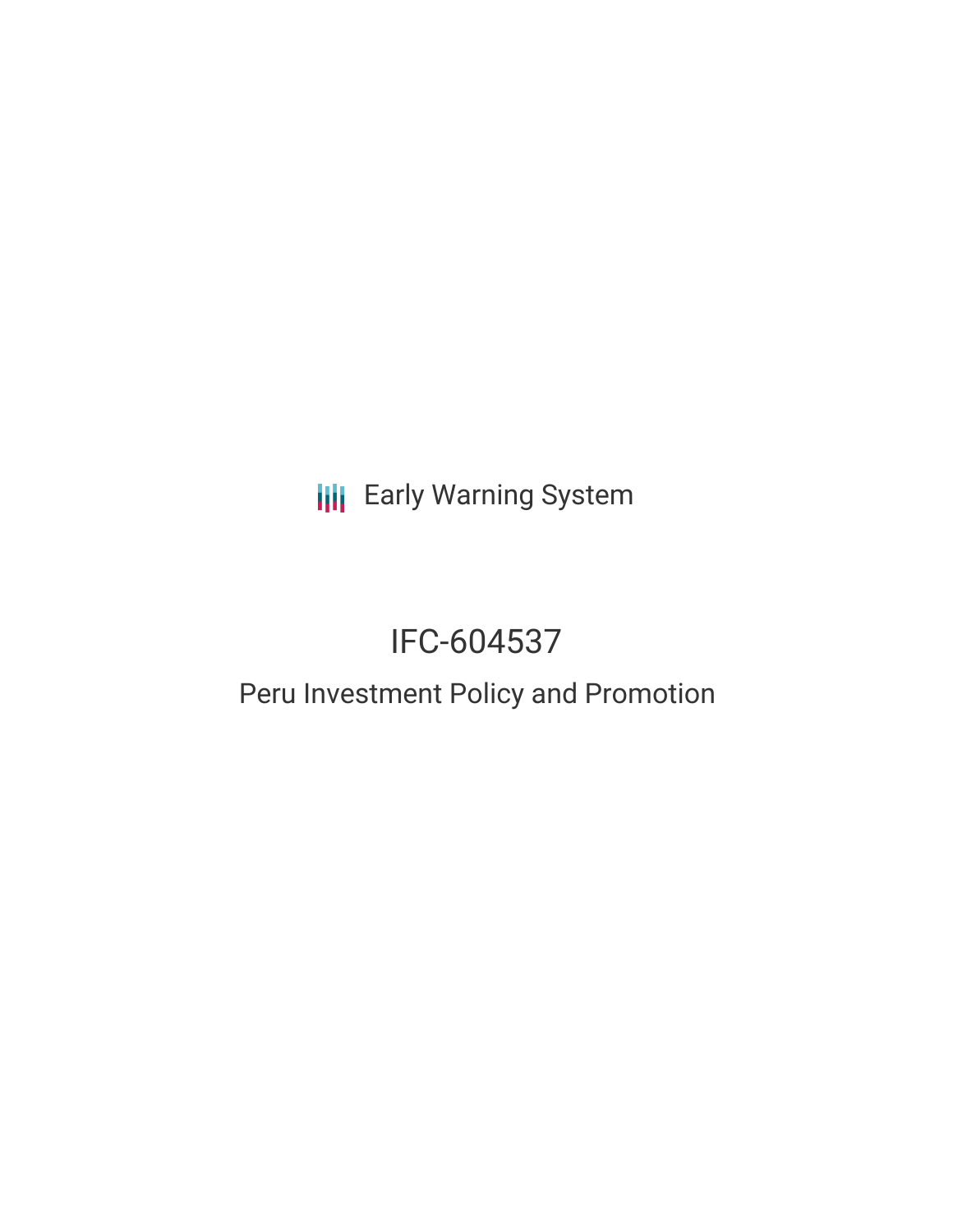

| <b>Countries</b>               | Peru                                      |
|--------------------------------|-------------------------------------------|
| <b>Financial Institutions</b>  | International Finance Corporation (IFC)   |
| <b>Status</b>                  | Active                                    |
| <b>Bank Risk Rating</b>        | U                                         |
| <b>Voting Date</b>             | 2020-01-25                                |
| <b>Borrower</b>                | Government of Peru                        |
| <b>Sectors</b>                 | Industry and Trade, Technical Cooperation |
| <b>Investment Type(s)</b>      | Advisory Services, Grant                  |
| <b>Investment Amount (USD)</b> | $$0.67$ million                           |
| <b>Project Cost (USD)</b>      | $$0.67$ million                           |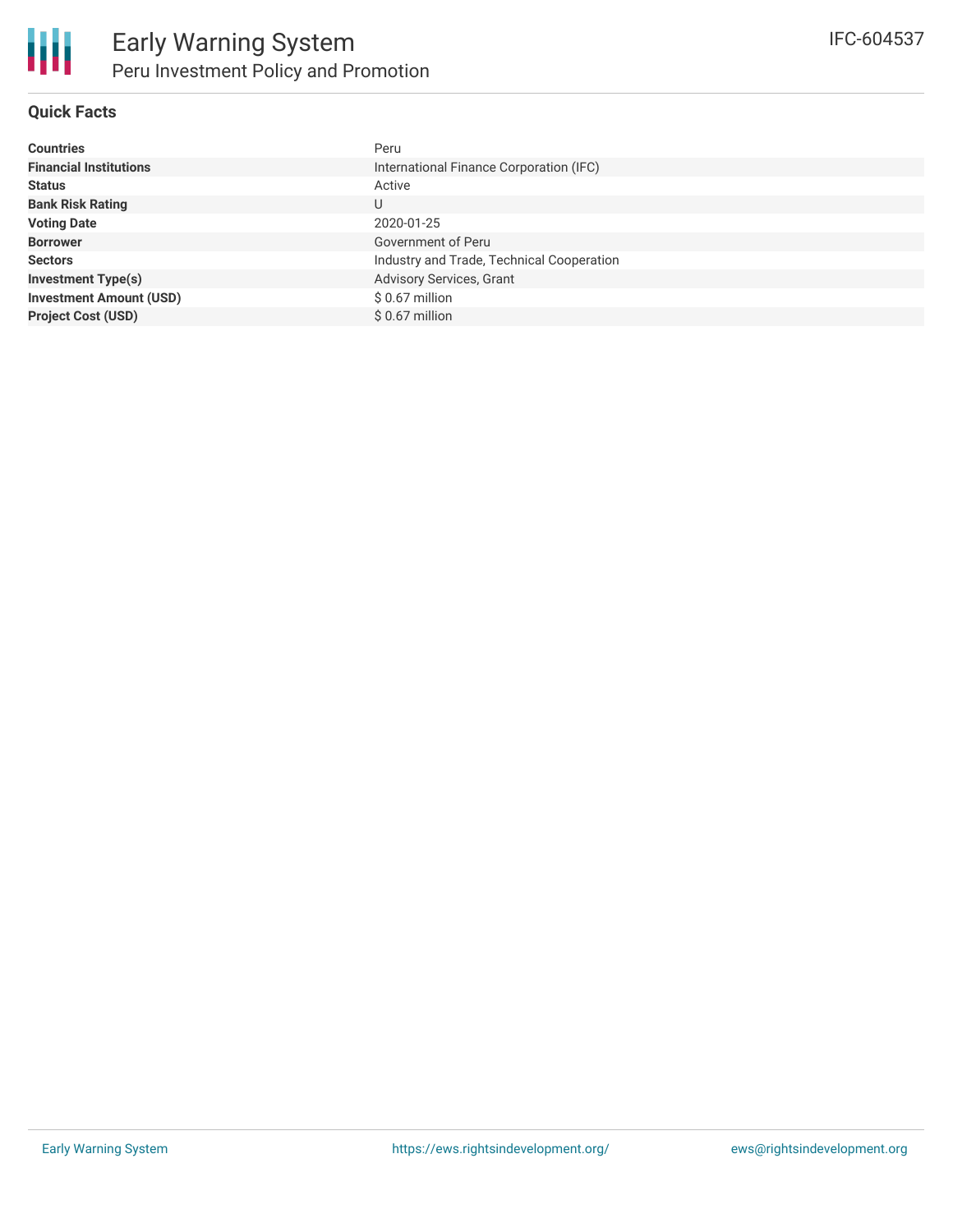

## **Project Description**

Peru's Investment Policy and Promotion project focuses on supporting the Government of Peru in designing a more efficient investment policy and promotion framework based on two analytical pillars to guide the effectiveness of policies related to investment. The first pillar is the investment lifecycle, which sees FDI as a dynamic relationship with the host economy, and not merely as a one-time transaction. This view corresponds to an investment policy and promotion framework capable of addressing issues along various stages of the relationship between foreign investors and the host economy, including FDI attraction, entry and establishment, expansion, and linkages with the domestic economy. The second pillar is the investment typology, which sees FDI as a heterogenous phenomenon, which can be broadly categorized along four types (natural resource-seeking, efficiency-seeking, domestic market-seeking and strategic asset-seeking).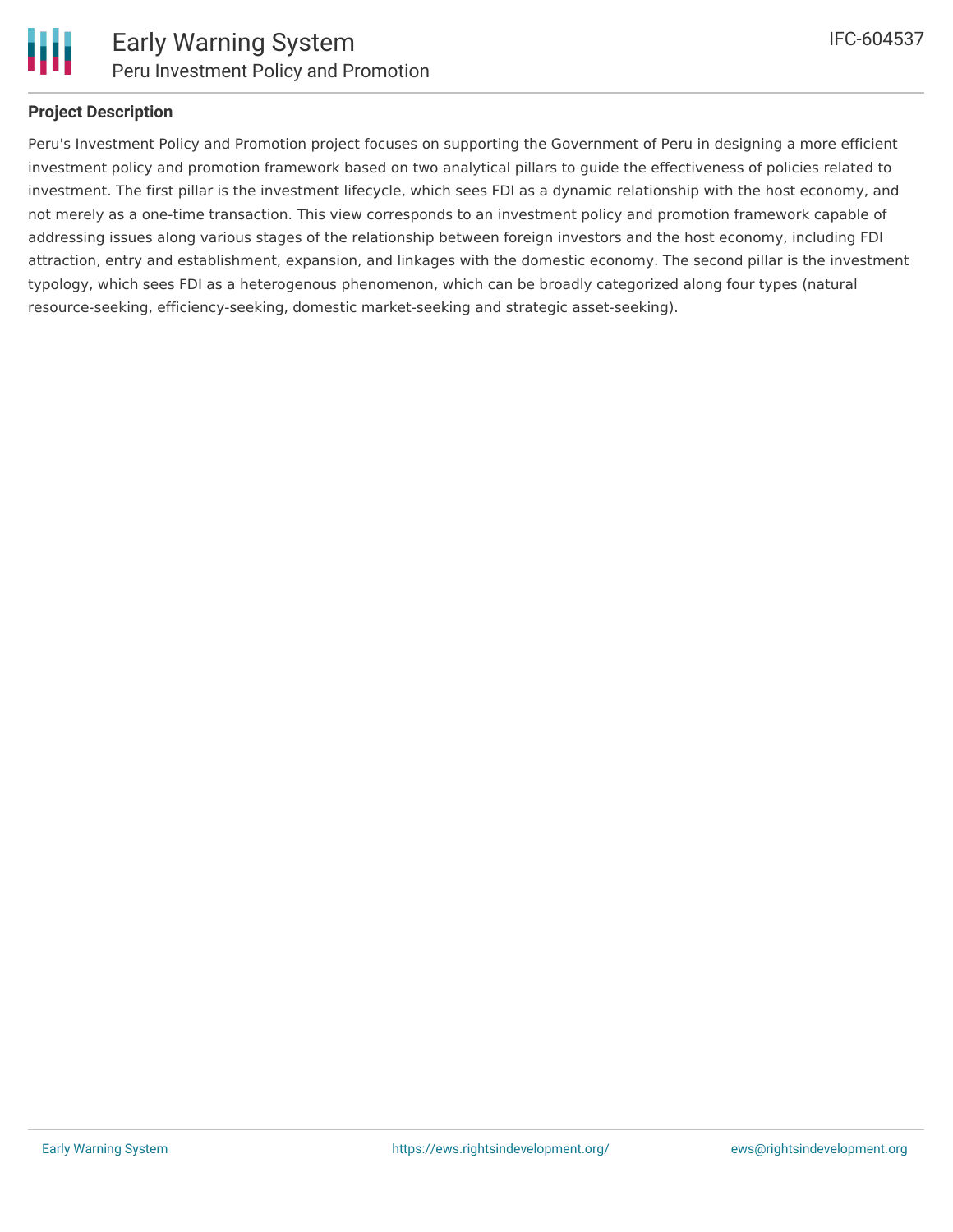

### **Early Warning System Project Analysis**

The Objective t is to assist the National Government, through its implementing agency PROMPERU, in creating and strengthening the institutional framework by means of creating a Direction of Foreign Investments which will identify private investment barriers and better understanding the role of existing investment incentives in attracting and retaining foreign investors. The assistance on this area, in close coordination with existing IFC projects, will enable private investment growth in new markets and sectors, diversifying FDI inflows away from traditional sectors/locations and generating an overall increase in investments materializing in Peru. The 10M target will be generated via 8 leads, targeted by Promperu's Investment Promotion Directorship, and 4 commitments to invest in Peru.

Programmatic approach: Given that this is a child project that stems off the Peru Growth Umbrella project, this child project will work jointly with the other 3 initiatives (Subnational Doing Business Peru, Investment Promotion Policy and Competition Policy).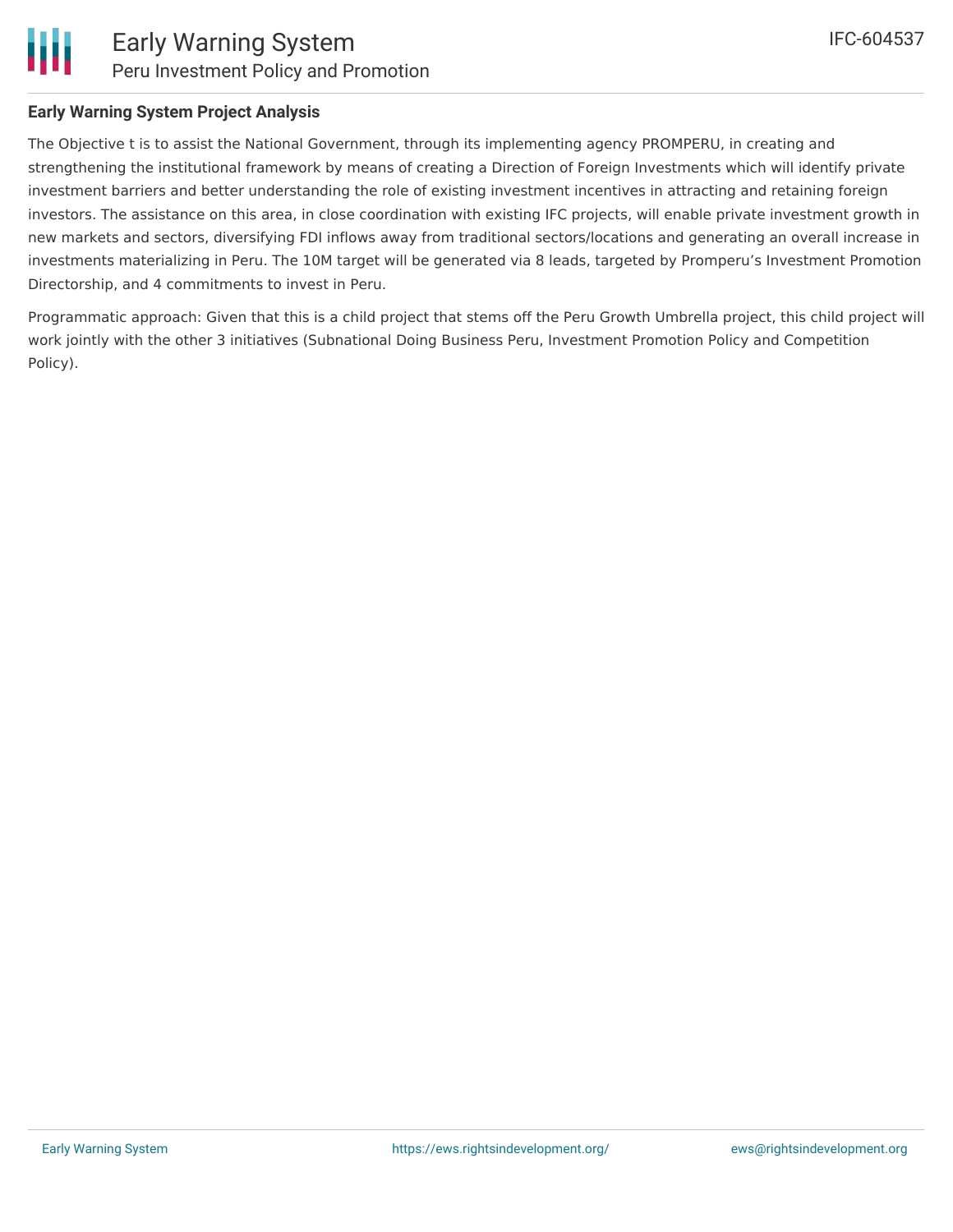

# **People Affected By This Project**

Not available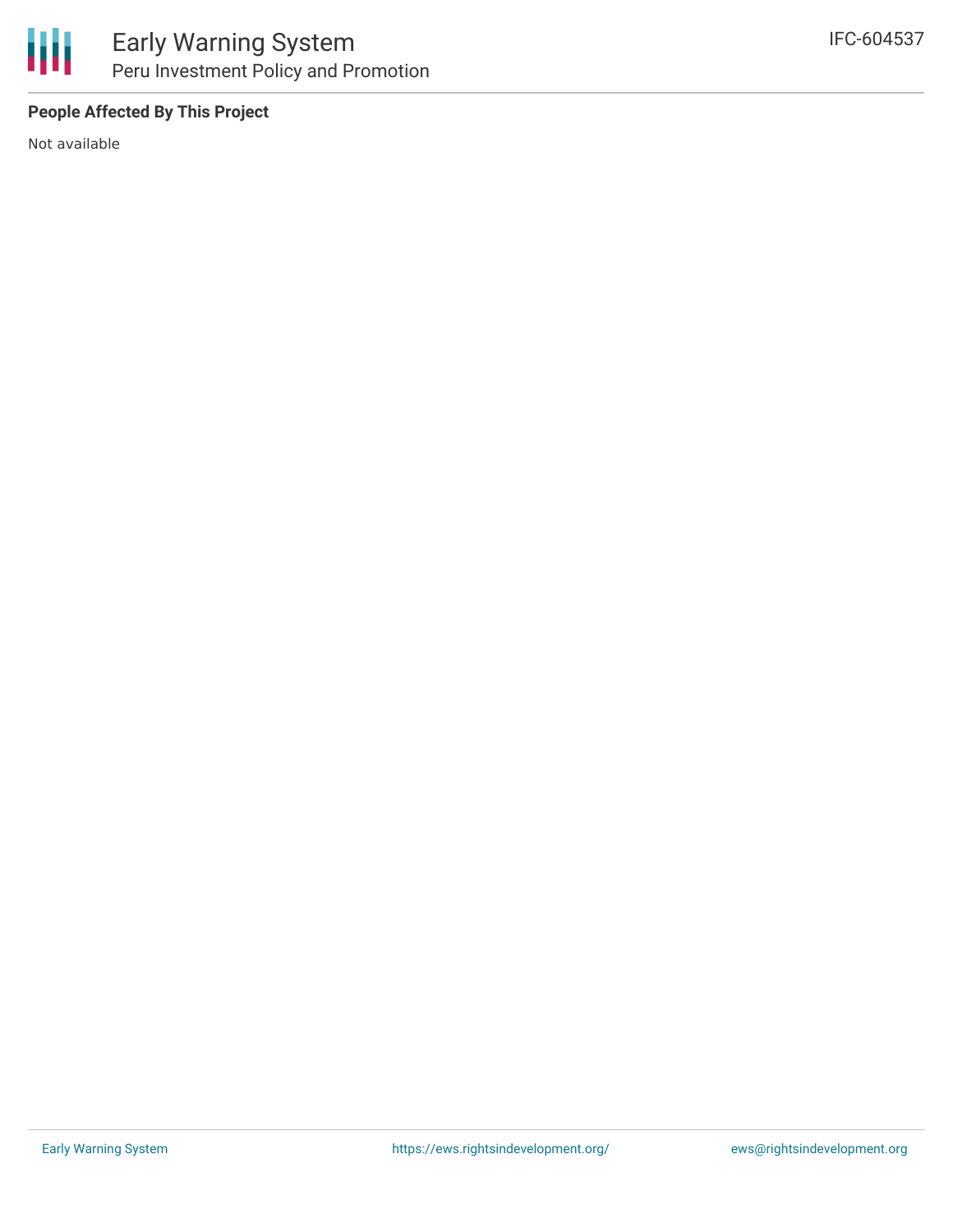

### **Investment Description**

• International Finance Corporation (IFC)